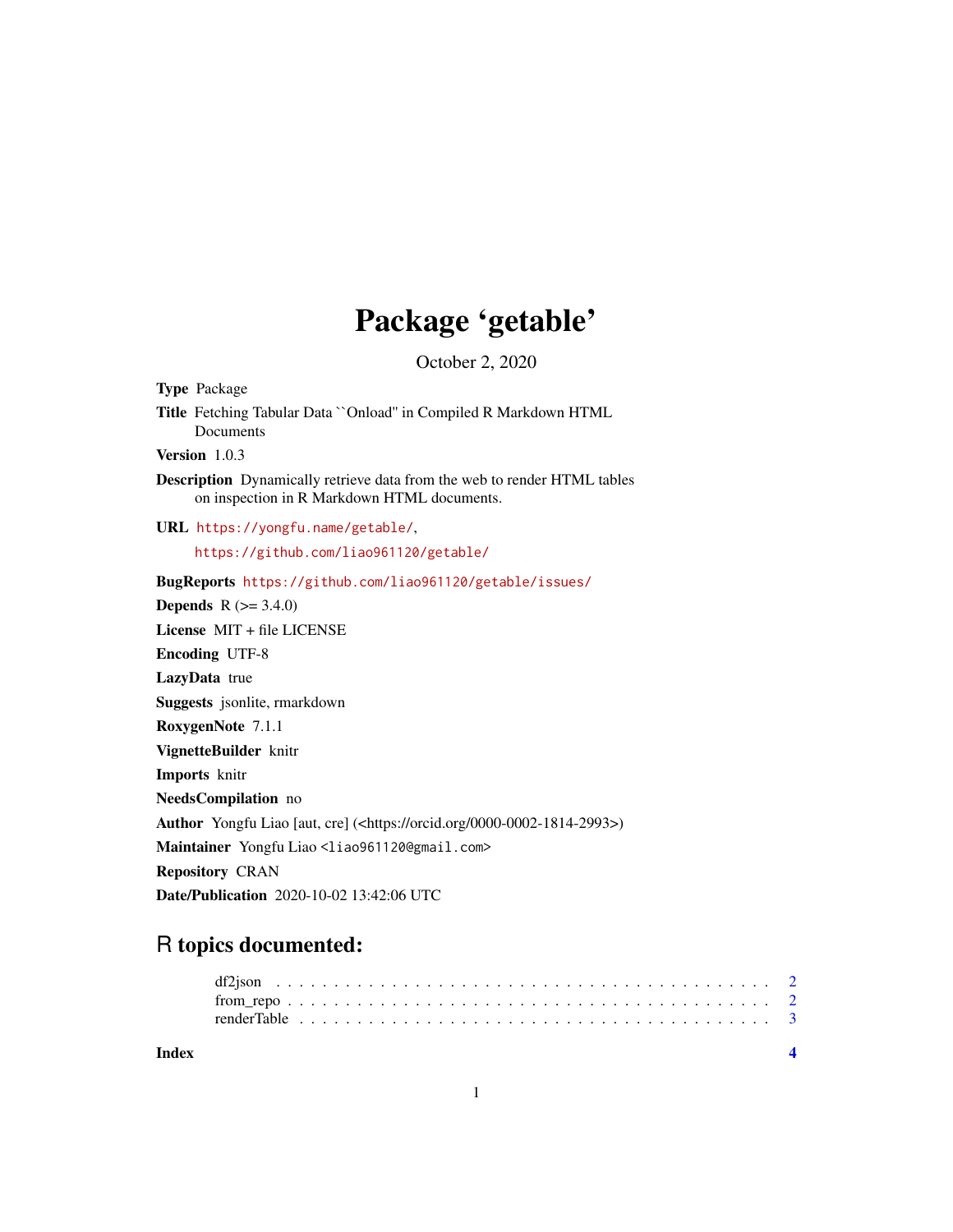<span id="page-1-0"></span>

# Description

Convert Data Frame to Valid JSON Format for Serving

# Usage

```
df2json(df, output = "./data/df.json", ...)
```
# Arguments

| df     | A data frame.                                        |
|--------|------------------------------------------------------|
| output | A string. The path to the exported data frame.       |
| .      | Additional arguments arguments passed on to to JSON. |

| from_repo | Build URL to a file from GitHub Repository |
|-----------|--------------------------------------------|
|           |                                            |

# Description

This function builds a URL in the form: https://raw.githubusercontent.com/<username>/<repo>/<br/>branch>/<path>.

#### Usage

```
from_repo(username, repo, path, branch = "master")
```
# Arguments

| username | A string. The owner of the repo.     |
|----------|--------------------------------------|
| repo     | A string. The name of the repo.      |
| path     | A string. The path to the file.      |
| branch   | A string. The branch the file is on. |

#### Value

An URL to the path.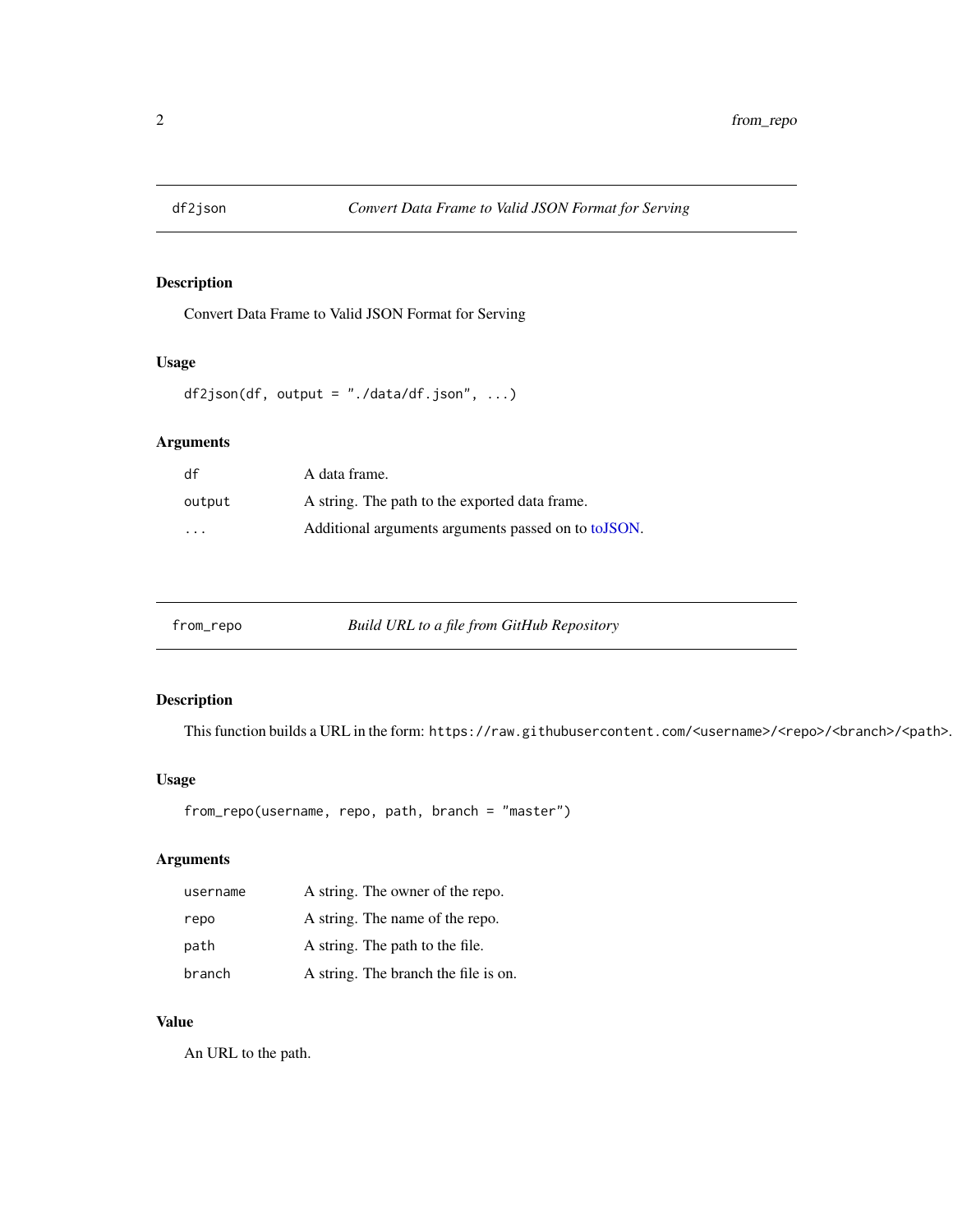#### <span id="page-2-0"></span>renderTable 3

# Examples

```
from_repo(
   username = "liao961120",
   repo = "getable",
   path = "docs/demo/data/df.json",
   branch = "master")
renderTable(
 from_repo(
   username = "liao961120",
   repo = "getable",
   path = "docs/demo/data/df.json",
   branch = "master")
)
```
renderTable *Render HTML Table in R Markdown with Data from Web*

#### Description

This function is expected to work with getable's R Markdown template, which contains an .html file, a .js file, and a .css file in addition to the .Rmd source file. The function creates an HTML string and insert it into the HTML file rendered from Rmd. The code in the .js file then process the HTML string and retrieve data from web to create an HTML table dynamically when users view the rendered HTML file in the browser (a server is needed to served the file).

#### Usage

renderTable(url = "./data/df.csv", isjson = FALSE)

#### Arguments

| url    | A string. The URL to the source data of the table to be created. Could be a                                                                                    |
|--------|----------------------------------------------------------------------------------------------------------------------------------------------------------------|
|        | relative path (relative to the . Rmd src file) or an URL to a JSON or CSV file. url                                                                            |
|        | could also be an URL to a publicly viewable Google Spreadsheet. Defaults to<br>./data/df.csv (see the template's structure).                                   |
| isjson | Boolean. Whether the format of the self-hosted file is json. Defaults to FALSE.<br>Works only when the data is self-hosted (i.e. not from Google Spreadsheet). |

### Value

A string representing an HTML div tag.

#### Examples

renderTable("https://raw.githubusercontent.com/liao961120/getable/master/docs/demo/data/df.csv")